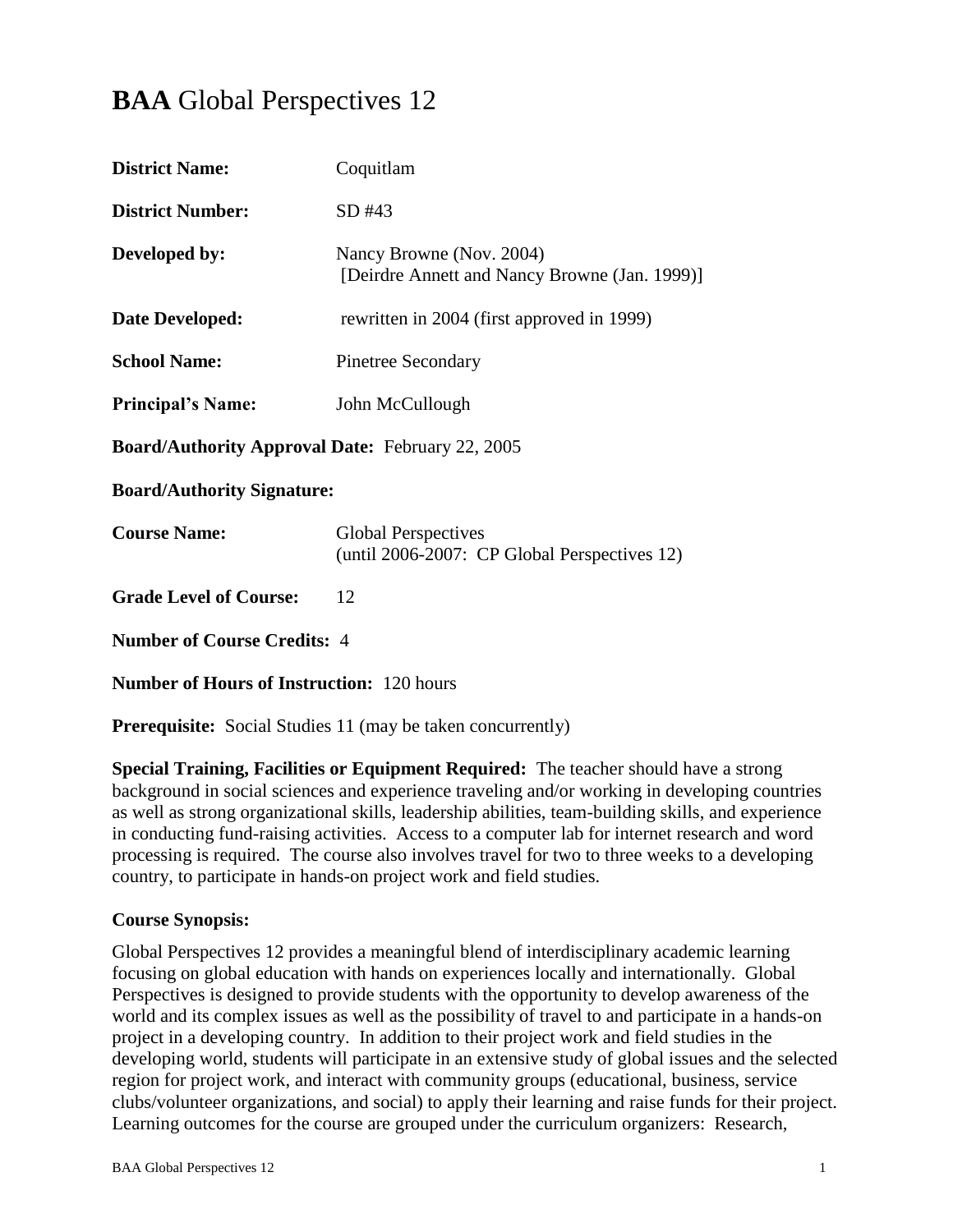Analysis, Cultural Studies, and Reflection, although a series of sixteen additional learning outcomes—which focus on developing skills over time—are not specific to just one unit of study.

#### **Rationale:**

Global Perspectives promotes students' and the teacher's metacognitive awareness by examining personal, national, and global identities as well as promoting the development of an individual vision for the future and producing more globally-minded citizens. Global Perspectives 12 is a course that truly reflects the philosophy of Pinetree Secondary School: it utilizes the unique features of our school organization and partnership goals which make Pinetree special, highlighting our school's purpose in a visible, tangible way: "accepting challenges together." The course is student-driven and forward-thinking, reflecting on twenty-first century goals; in fact, the collaborative, interdisciplinary emphases of the course make it an authentic "Year 2000" program. Global Perspectives 12 connects Pinetree Secondary School students with parents, local elementary and middle schools, the business community and service clubs, and international and community organizations—community bonding for a common goal. The G.P. 12 class is dedicated to promoting global perspectives to the community and making our program something Coquitlam can be proud of and known for.

Students will have opportunities to enhance their academic studies by developing skills in leadership, empathy, sensitivity and respect for differences, identifying and solving problems, making presentations (public speaking, personal confidence, self-esteem), and coordinating events. They will develop an understanding and appreciation of cultures as well as broadening their knowledge and understanding in specific disciplines. Students will have opportunities to interact in relevant and meaningful contexts with elementary, middle, and secondary school students in Coquitlam; members of the business community; multicultural representatives from the community; representatives from national and international organizations; staff from a Canadian embassy; and community members in a developing country—with whom they will work side-by-side on a project. Students will be encouraged to develop a vision for their futures, including personal goals, career options, and educational options.

#### **Organizational Structure:**

| <b>Unit 1:</b> Developing Global Perspectives    | <b>Time:</b> 30 hours |
|--------------------------------------------------|-----------------------|
| <b>Unit 2:</b> People Who Made/Make a Difference | <b>Time:</b> 15 hours |
| <b>Unit 3:</b> Cultural Studies                  | <b>Time:</b> 45 hours |
| <b>Unit 4:</b> Reflecting on Experiences         | <b>Time:</b> 20 hours |

**Unit 5:** *Future Volunteerism, Post-Secondary Opportunities, and Reflections* **Time:** 10 hours**\***

**Total Hours:** 120 hours

**\*** This unit is strongly integrated with requirements for Work Experience 12 (including a Career I-Search Project and final entries/reflection pieces for a Career/Personal Portfolio.)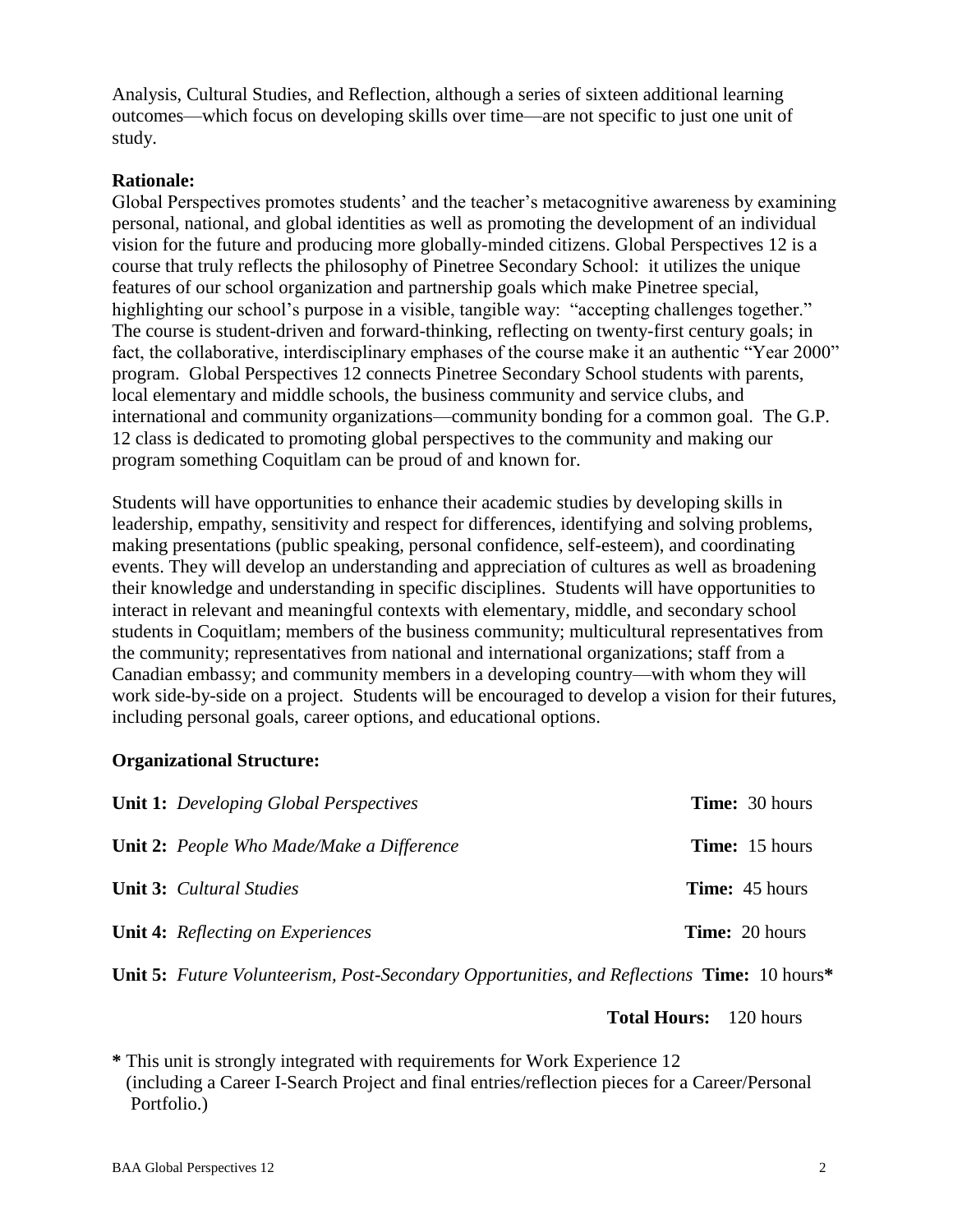#### **Unit Descriptions:**

#### **Unit 1**: *Developing Global Perspectives* **Time: 30 hours Time**: 30 hours

In this first unit, students will consider the various factors and individuals that shape the way they view and understand the world. Through multimedia presentations and research, students will explore the concept of "development", while expanding their knowledge of countries in the world and grappling with global issues and the problems of unequal development. Students will also sharpen their critical skills as they read and make sense of current events.

# **Curriculum Organizer – Research**

*It is expected that students will:*

- develop and demonstrate research skills using a variety of multimedia sources
- analyze research sources (print, internet) to collate statistics on countries from each region of the world, and
- read and interpret statistical data to compare countries and rank them according to their level of "development" and/or quality of life

# **Curriculum Organizer – Analysis**

*It is expected that students will:*

- develop geographic perspectives on the world by examining how different map presentations(Euro-centered, Peters, Pacific-centered, etc.) influence people's views of the world
- identify, examine, and reflect on the experiences and individuals that have shaped their views/perceptions of the world
- read maps accurately to gather information about a country, region, or continent
- identify and assess ethical issues related to interactions between developed and developing countries
- explore definitions of globalization and assess its effects on selected nations and regions of the world
- examine what "makes" the news, identify components of a news story, and detect bias in current events
- analyze current events presented in print media, following several global issues over a period of time, and offer commentary on the relevance or importance of the topics included in news articles and editorials

# **Curriculum Organizer – Cultural Studies**

*It is expected that students will:*

- demonstrate knowledge of basic world geography, such as labeling continents, regions, and bodies of water
- predict how a country's location can affect its development

# **Curriculum Organizer – Reflection**

*It is expected that students will:*

 develop an increased awareness of and sensitivity to global issues: developing "global perspectives"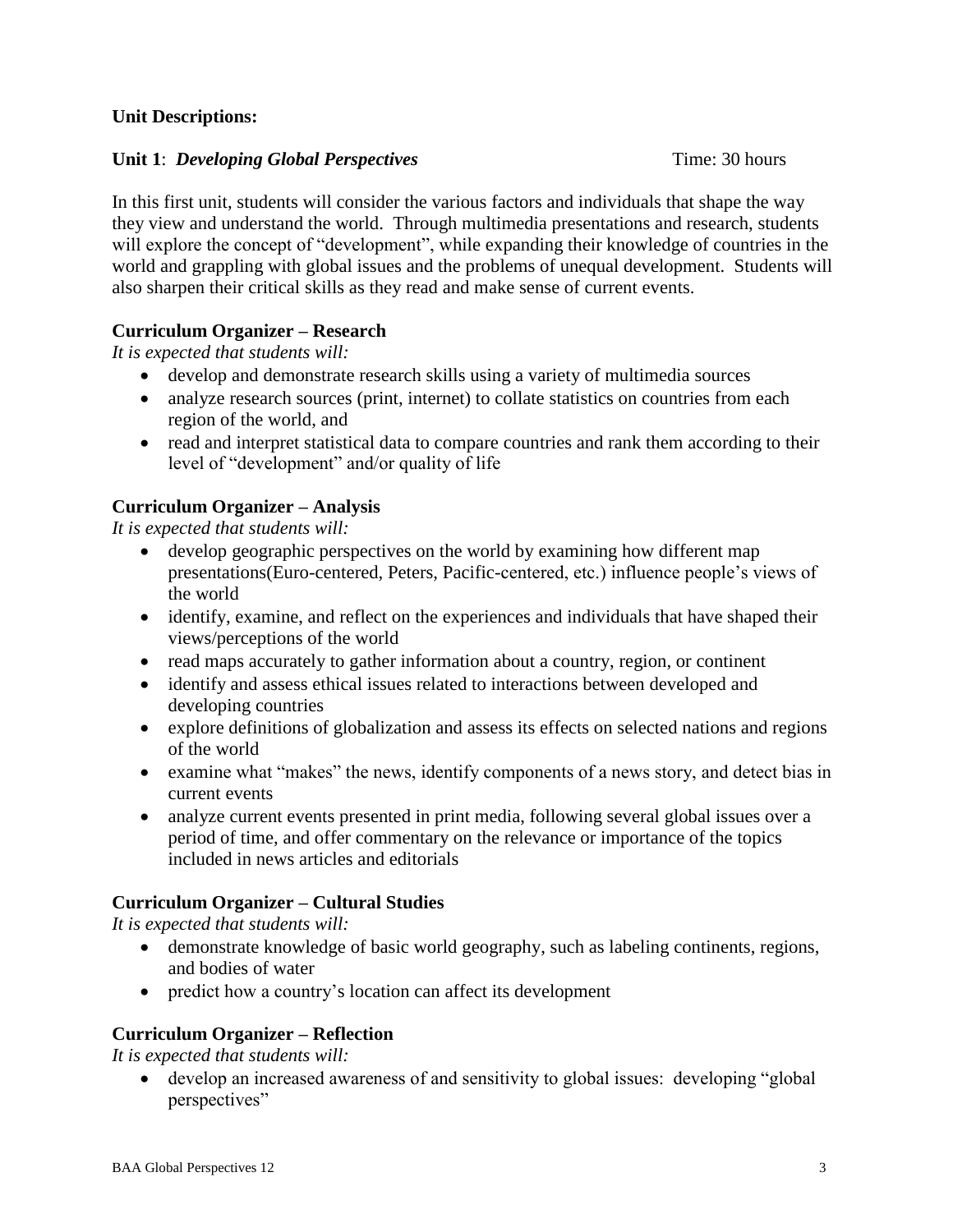maintain a reflective journal, to reflect on their academic and practical course experiences, examine connections among learning experiences, and describe personal insights gained

#### **Unit 2: People Who Made/Make a Difference** Time: 15 hours

In this unit of study, students will have opportunities to learn about both individuals and organizations that have worked and are working to improve the lives of less fortunate individuals and provide hope for the future. This includes conducting research on non-governmental and civil society organizations, reading from Craig Kielburger's book *Free the Children,* examining the roles of the United Nations, and viewing a feature film focusing on an inspiring individual (such as Mahatma Gandhi). Students will then select for reading, analysis, and reflection a biography or autobiography on an individual whose life has made or is making a difference.

## **Curriculum Organizer – Research**

*It is expected that students will:*

- conduct research on non-governmental organizations (NGO's)—including their origin, scope and focus—and present their findings in oral presentations to the class
- compare and contrast the information gathered by the class on the origins, scope, and focus of non-governmental organizations

## **Curriculum Organizer – Analysis**

*It is expected that students will:*

- examine the motivations and actions of a young Canadian, Craig Kielburger, who started a non-government organization focusing on eliminating child labour
- identify the features of a biography and an autobiography and understand how bias may affect the way a writer presents or comments on his/her subject
- read and reflect on the biography of a person "who made a difference", assessing the writing for factors affecting the person's successes as well as detecting bias in the presentation

#### **Curriculum Organizer – Cultural Studies**

*It is expected that students will:*

- identify the primary bodies of the United Nations and examine its roles in the world today
- examine the concept of universal human rights and explain the purpose of The Universal Declaration of Human Rights
- examine the impact one individual can have on the destiny of a nation as well as positively influence future generations of leaders (i.e. view the epic film *Gandhi* and discuss the subject's character and achievements)

## **Curriculum Organizer – Reflection**

*It is expected that students will:*

- maintain a reflective journal, to reflect on their academic and practical course experiences, examine connections among learning experiences, and describe personal insights gained
- write a formal letter expressing concern about a global issue and mail it to an appropriate individual or organization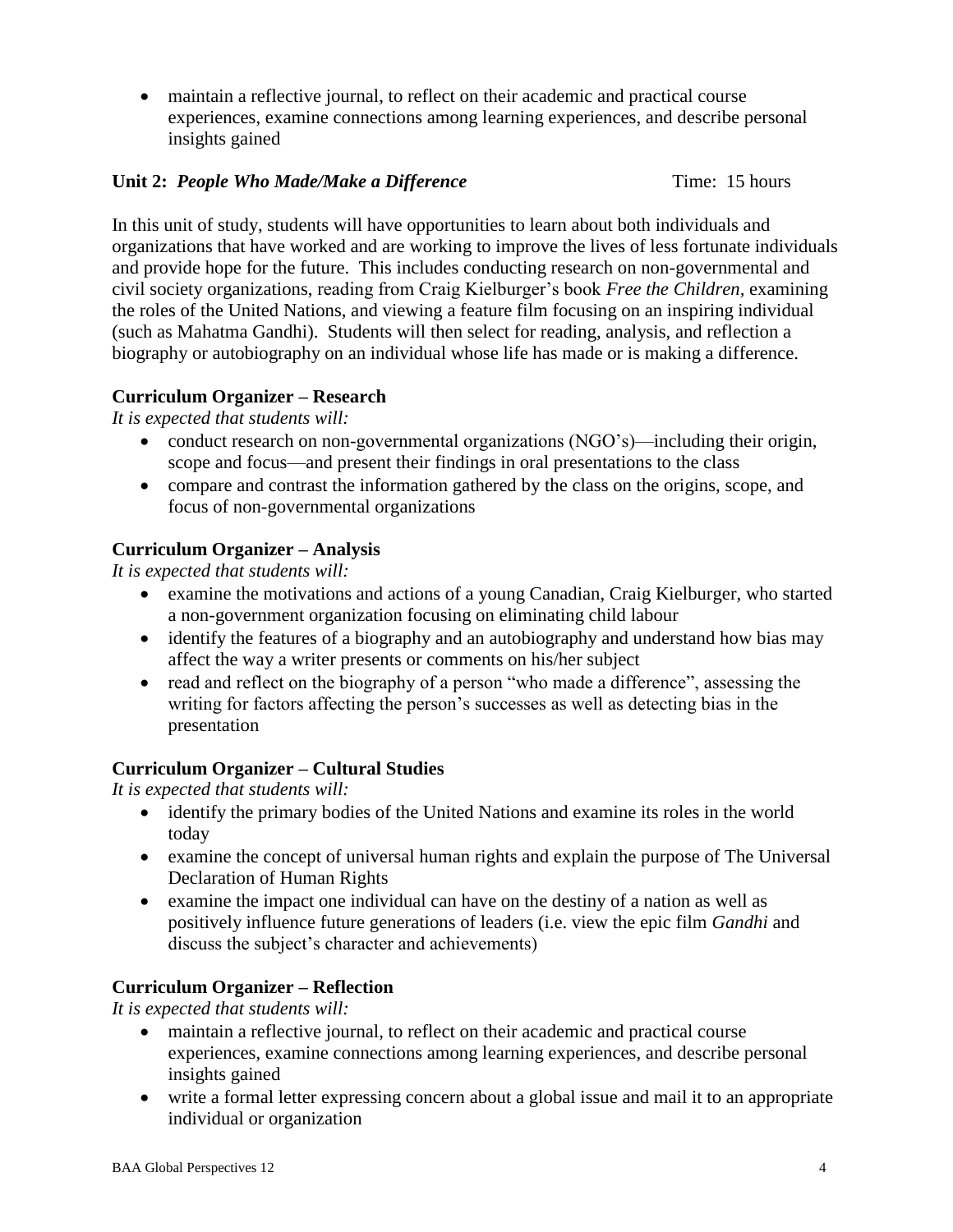#### **Unit 3:** *Cultural Studies* Time: 45 hours

As part of their preparations to visit and work in a developing country, the class will expand their knowledge of the developing world through focused study on their destination, in the context of its region. This includes using jigsaw and other forms of class instruction for students to research the country's history, geography, sociology, politics, economics, religion(s), literature, and fine arts. At this time, there will also be opportunities for students to reflect on their own country's "cultural components." In addition, students will learn about the qualities of interculturally effective people, assessing their strengths and weaknesses before and after their travels. They will also identify the stages of culture shock and reverse culture shock, and anticipate ways they will need to be supportive of each other during their time away from home. Each student must also prepare a short presentation, on a topic connected to enhancing the class's field studies in the developing country; each student will share these presentations during evening seminars held during the time the class is working/traveling overseas.

## **Curriculum Organizer – Research**

*It is expected that students will:*

- research topics on the country they will be visiting; each person must complete his/her component and share his/her findings with the class using a memorable and efficient method
- conduct research to identify stages in culture shock and reverse culture shock
- prepare in advance and then present a seminar to the class on a field studies topic during the time the class is in a developing country

#### **Curriculum Organizer – Analysis**

*It is expected that students will:*

- examine the qualities of interculturally effective people and then assess themselves before their travel experiences (to set goals) and after (to identify growth) in these qualities
- compare and contrast their own cultural background(s) with the cultural components of the focus country of study

## **Curriculum Organizer – Cultural Studies**

*It is expected that students will:*

- identify the interconnected components of culture
- describe concepts of "Canadian identity" and Canadian culture(s) introduced in Social Studies 11
- develop a greater understanding of their Canadian identity
- explain the steps involved in planning for overseas travel
- participate in field studies in a developing country

## **Curriculum Organizer – Reflection**

*It is expected that students will:*

- maintain a reflective journal, to reflect on their academic and practical course experiences, examine connections among learning experiences, and describe personal insights gained
- demonstrate the skills of a global traveller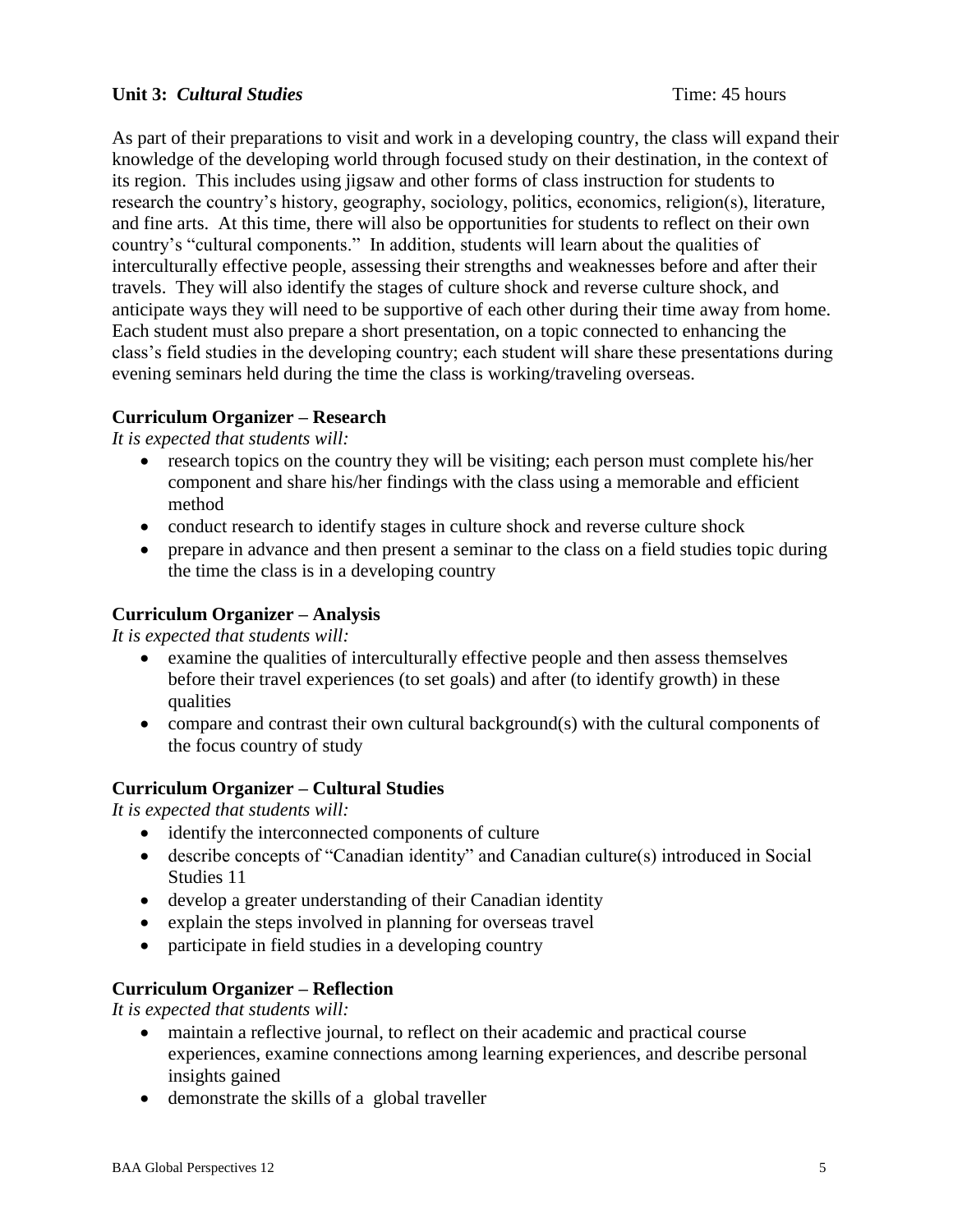#### **Unit 4:** *Reflecting on Experiences* Time: 20 hours

While in the developing country, students will make daily entries in their reflective journal. In addition, upon return from project work/field studies overseas, students will use the writing process to prepare compositions in a variety of modes (narrative, descriptive, expository, poetry) to discuss, describe, and explain their experiences and the people they met while working in and visiting a developing country. Upon completion of their writings, students will select their best pieces to collate and create a class "Reflections" booklet. Students will also select for a viewing activity a feature film set in the country they have visited; they will analyze and evaluate the film's portrayal of the country and its people. Finally, students will work in partners to prepare presentation boards including visual and print information to enhance the follow-up presentations they will make to children and community partners.

# **Curriculum Organizer – Analysis**

*It is expected that students will:*

- critique a feature film to analyze and evaluate the film's portrayal of the country and its people
- select their best compositions to submit to the class "Reflections" booklet—to create an anthology of the students' memories of their experiences in a developing country

# **Curriculum Organizer – Cultural Studies**

*It is expected that students will:*

- demonstrate the use of accurate, specific vocabulary and an appropriate level of formality in their compositions, depending on audience and purpose
- evaluate journal entries and writings to assist them in preparing presentations they will make for school children and community members, about their overseas experiences
- create with a partner the design and production of visually interesting, informative presentation boards displaying and explaining aspects of their work and field studies in the country visited

## **Curriculum Organizer – Reflection**

*It is expected that students will:*

- maintain a reflective journal, to reflect on their academic and practical course experiences, examine connections among learning experiences, and describe personal insights gained
- employ the writing process to produce compositions in a variety of modes, which discuss, describe, and explain their experiences and the people they met while working and visiting a developing country
- reflect on and express their experiences of being a minority in a foreign country, and compare and contrast these insights with Canada's multicultural concerns
- develop and express a sense of pride and accomplishment from their participation in hands on activities related to an international aid project

## **Unit 5:** *Future Volunteerism, Post-Secondary Opportunities, and Reflections* Time: 10 hours

In the last two months of the school year, students are focused on conducting career research and making weekly visits to local elementary and middle schools to provide follow-up presentations about their project work (i.e. meeting W.E. 12 learning outcomes). For Global Perspectives, the new focus during this period in the course is learning about post-secondary volunteer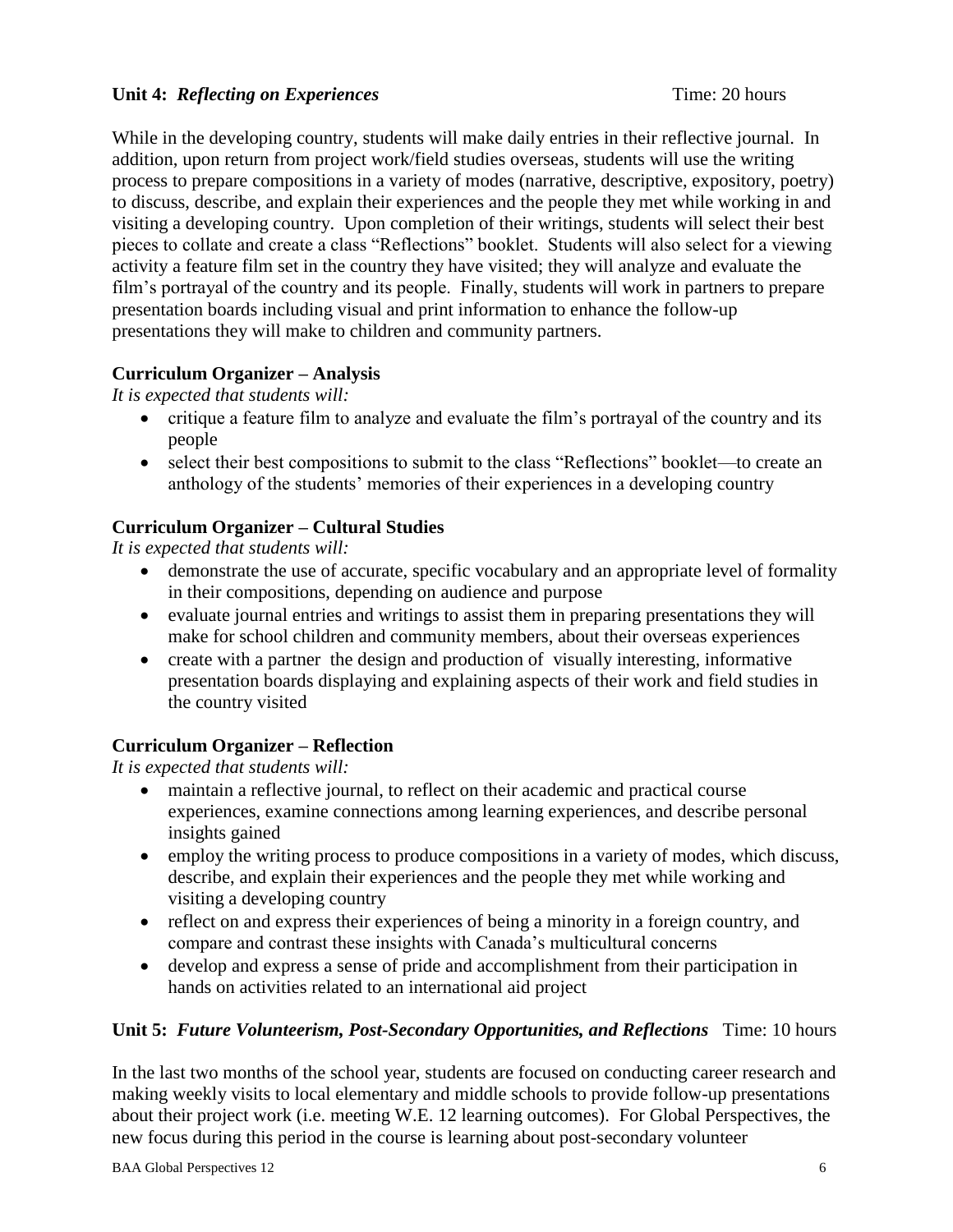opportunities. For example, students attend a special panel presentation afternoon, for which four or five volunteer agencies send representatives to speak to the class and answer students' questions. Students must apply the information they learn in completing their career projects, which include plans for volunteerism in their futures.

## **Curriculum Organizer – Research**

*It is expected that students will:*

- identify meaningful and relevant questions to ask representatives of volunteer organizations at a panel presentation afternoon session
- conduct research to learn about post-secondary opportunities for local and international volunteer service

# **Curriculum Organizer – Analysis**

*It is expected that students will:*

- synthesize into a mindmap or web the information presented by the volunteer organizations during a panel presentation
- evaluate the options available to them for future volunteerism, based on personal interests and practical factors

# **Curriculum Organizer – Cultural Studies**

*It is expected that students will:*

 demonstrate an awareness of the post-secondary opportunities available for national and international volunteerism

## **Curriculum Organizer – Reflection**

*It is expected that students will:*

- maintain a reflective journal, to reflect on their academic and practical course experiences, examine connections among learning experiences, and describe personal insights gained
- *Note*: Some Learning Outcomes encompass more than one "unit" of instruction; most of these Learning Outcomes span the year and focus on skill development (many are connected through course content to Analysis, Research, Reflection, or Cultural Studies organizers). Some of these program goals are "shared" with Work Experience 12:

*It is expected that students will:*

- communicate effectively in written and spoken language or other forms of expression, as appropriate to the social sciences and language arts;
- recognize and communicate connections and relevance between educational pursuits and daily life;
- demonstrate independent learning skills;
- develop their abilities to think critically, including abilities to define an issue or problem and develop responses/hypotheses/solutions and supporting arguments;
- demonstrate skills in planning and organization;
- demonstrate sensitivity towards and respect for differences;
- demonstrate knowledge of strategies and skills for team-building and cooperation;
- demonstrate confidence and skill in public speaking;
- enhance leadership abilities;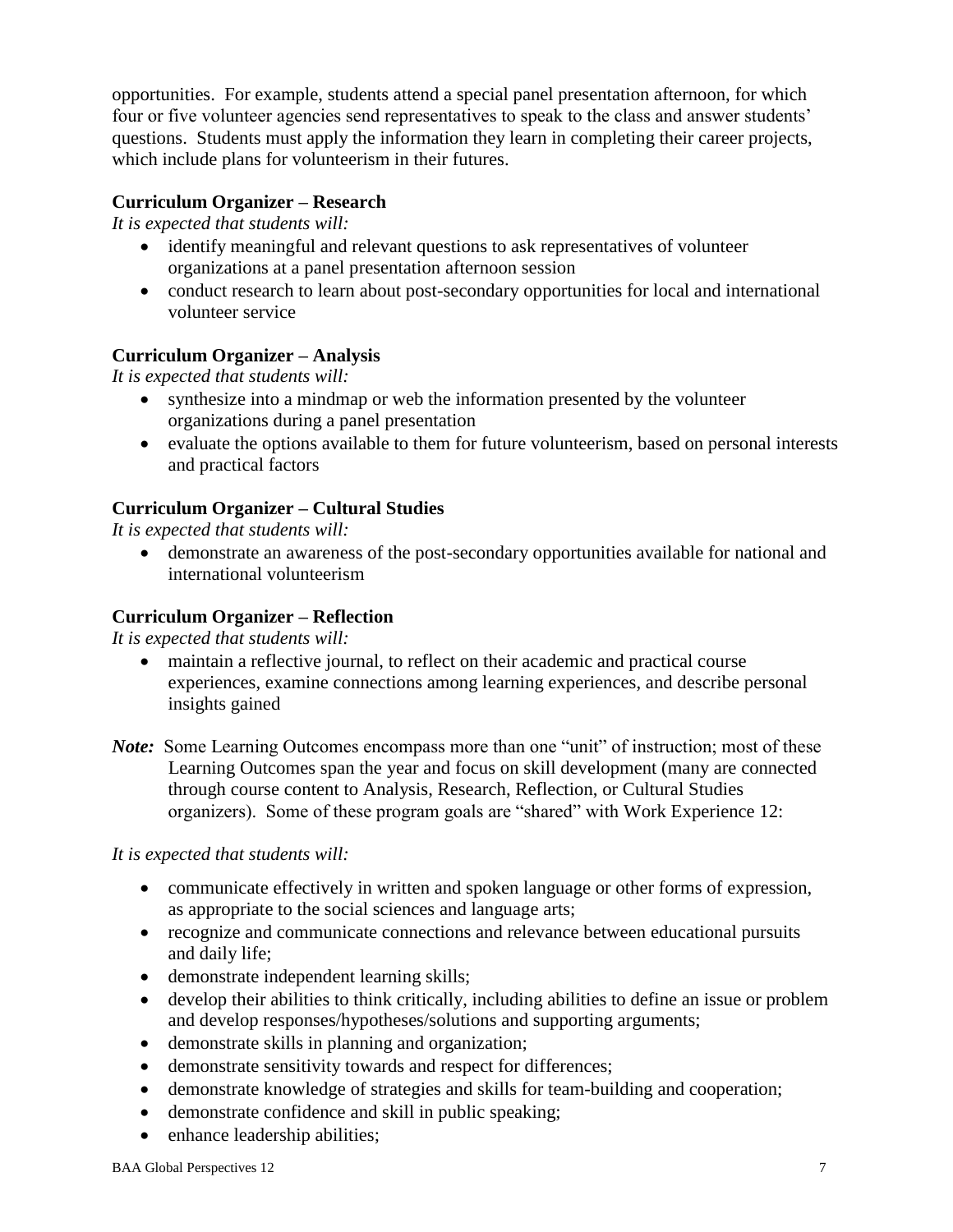- demonstrate skills in communicating and interacting through a wide variety of experiences with younger children, older individuals, business representatives, individuals in the diplomatic corps, and individuals in international aid agencies;
- contribute to the design of lessons of instruction/presentations at local schools and then implement the lessons/presentations;
- reflect on presentation experiences and set goals and action plans for improvement/ growth;
- participate in promoting and fundraising for a project that will benefit children in a developing country;
- demonstrate accountability for their project fundraising by returning to speak to each "partner" class, group, and/or school following the implementation of the project, to share about their experiences working in a developing country;
- demonstrate awareness of a wide range of vocations or career opportunities;
- participate in local and international volunteer work.

#### **Instructional Components:**

- direct instruction
- indirect instruction
- interactive instruction
- independent instruction
- brainstorming
- carousel
- group problem-solving
- partner work
- student presentations
- role-playing/simulation games
- analysis of media presentations (news, editorials, films)
- jigsaw

#### **Assessment Components:**

- Effective formative assessment via:
	- o Clearly articulated and understood learning intentions and success criteria
	- o Questions posed by students, peers and teachers to move learning forward
		- Discussions and dialogue
	- o Feedback that is timely, clear and involves a plan
	- o Students are resources for themselves and others peer and self-assessment
	- o Student ownership

Formative assessment used to adapt learning experiences and inquiry plans on an on-going basis to meet specific learning goals.

Development, awareness and action, based upon metacognition intended to lead to learner independence and self-coaching.

Summative Assessment: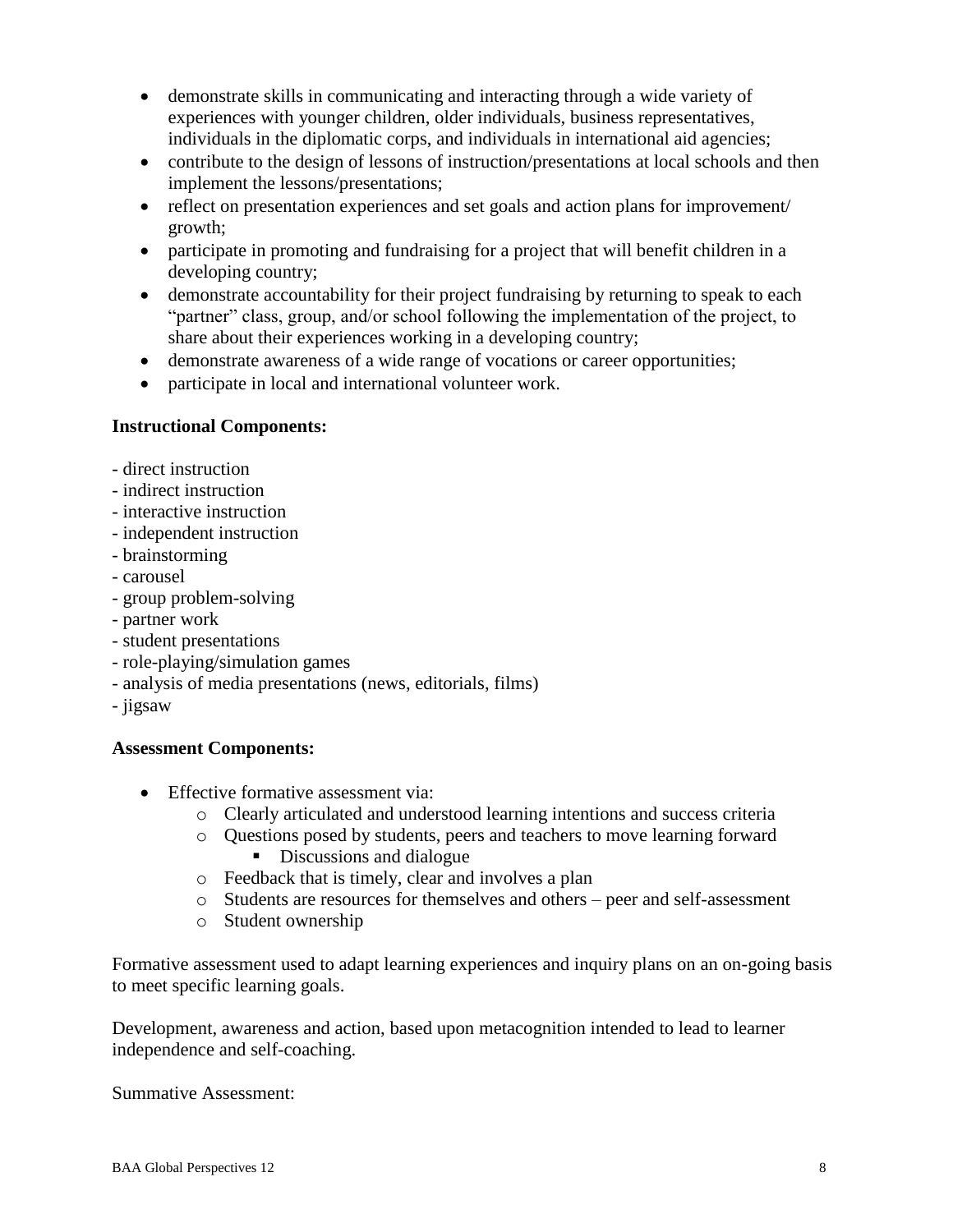Summative assessments will be determined as students demonstrate proficiency/mastery toward particular learning outcomes. Summative assessments and final grades will reflect the following:

- Students will work collaboratively with the teacher to determine summative achievement on assignments and letter grades based upon dialogue, and evidence of learning
- Behaviour and work habits will NOT be included when determining letter grades
- Marks will not be deducted for late work
- Extra credit and bonus marks will not be awarded
- Plagiarizing will not result in reduced marks/grades –the student will be required to demonstrate their learning authentically
- Attendance will not be considered toward letter grade
- Only individual learning demonstrated –no group marks will be used to determine grades
- Letter grades will reflect learning towards the learning outcomes articulated above
- Letter grades will be based upon criteria provided/agreed upon toward the learning outcomes
- Letter grades will be determined in relation to the learning outcomes not in comparison to the achievement of other students
- Poor work will not be assessed towards grades students will only be assessed on quality work
- Professional judgment and evidence will be used to determine final letter grade in consultation with the student
- Zeros will not be assigned to missed assignments all required assignments must be completed
- Formative or practice towards learning outcomes will not be included in final grade assessment
- Most recent evidence toward learning outcomes will be used to assign letter grades learning is not averaged over time

## **- Other**

- teacher anecdotal records
- rating scales
- checklists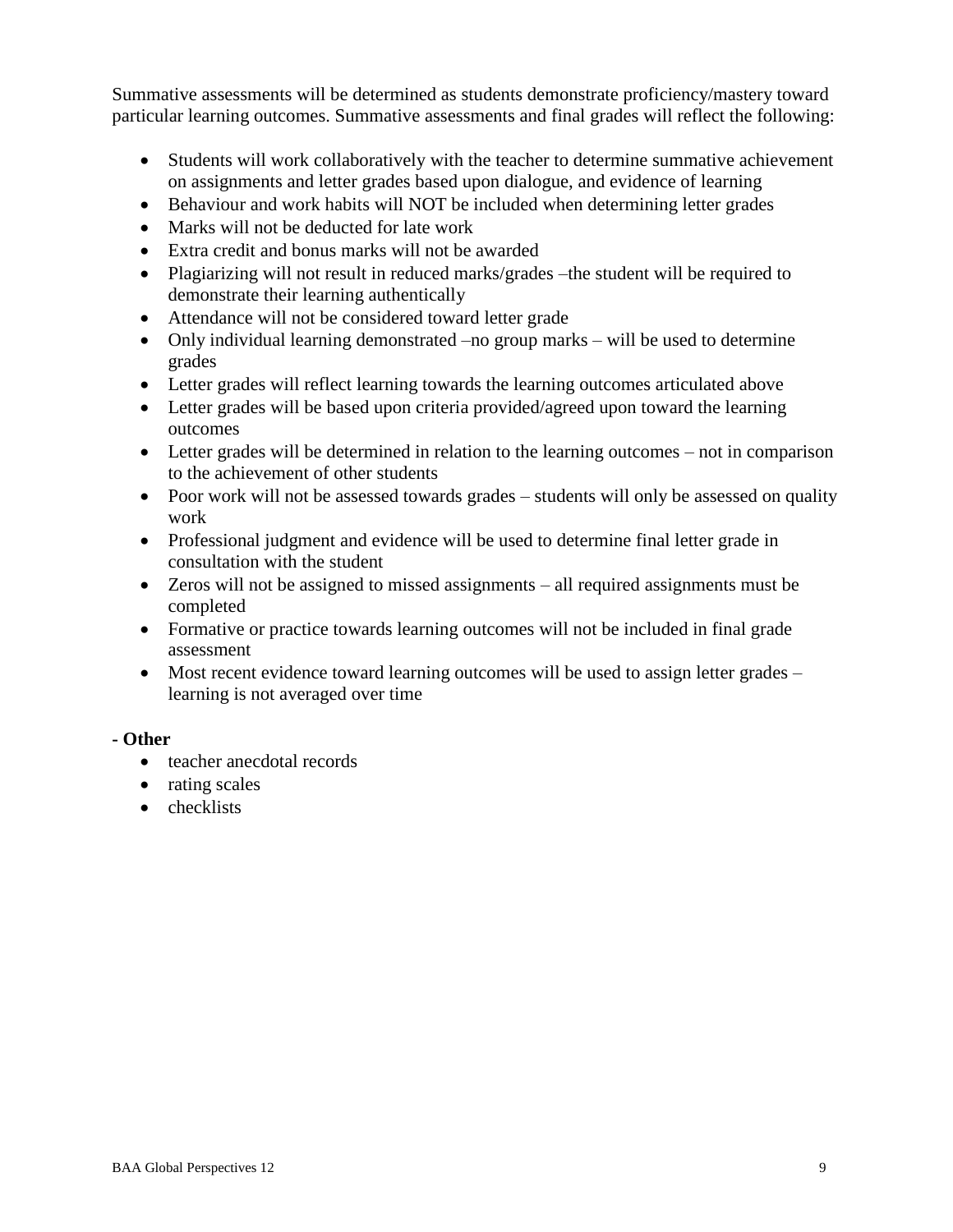#### **Learning Resources:**

- Access to library and computer lab facilities
- Print Materials:
	- Print resources used annually (excerpts from the following):
	- *Free the Children,* Craig Kielburger & Kevin Major, McClelland & Stewart, 1999.
	- *Rethinking Globalization: Teaching for Justice in an Unjust World,* B. Bigelow & B. Peterson,
		- Rethinking Schools Ltd., 2002.
	- *In the Global Classroom 1,* Graham Pike & David Selby, New Society Publishers, 1998.
	- *In the Global Classroom 2,* Graham Pike & David Selby, New Society Publishers, 2000.
	- *Take Action! A Guide to Active Citizenship,* Mark & Craig Kielburger, John Wiley & Sons, 2002.
	- *Me to We: Turning Self-Help on Its Head,* Mark & Craig Kielburger, John Wiley & Sons, 2004.
	- *Pacific Rim Discovery: Student Resource,* Michael Cranny et.al., Nelson, 1995.
	- *School to Work: A Student Handbook,* Patrick Sebranek et.al., The Write Source, 1996.
	- *The Usborne Book of World Religions,* Susan Meredith, Usborne, 1996.
	- *The State of the World's Children,* UNICEF, 2004.
	- *Global Matters,* Ian Waldron & Nancy Steinhauer, McGraw-Hill Ryerson, 1995.
	- *Human Development Report,* UNDP/Oxford, 2000.
	- *Global Interconnections,* B. Maheu, D. Hein, J. Osborne, Alberta Global Education Project, 1995(?).
	- *Navigating a New World: Canada's Global Future,* Lloyd Axworthy, Knopf, 2003.
	- *No Logo,* Naomi Klein, Vintage Canada, 2000.
	- *The United Nations: Its History and the Canadians Who Shaped It*, D. Morton, Kids Can Press, 1995.
	- Some resources will change annually, depending on the destination of the class's field studies/project work. For example, excerpts from the following print resources have been important in 2004-2005:
		- *Culture Shock! Vietnam,* Claire Ellis, Graphic Arts Center Publishing Company, 2003.
		- *Insight Guide Vietnam,* Insight Guides, 2002.
		- *Lonely Planet Vietnam,* Lonely Planet, 2003.
		- *Neos Vietnam,* Michelin, 2003.
		- *The Rough Guide to Vietnam,* J. Dodd & M. Lewis, Rough Guide, 2003.
		- *Traveller's Literary Companion to South-east Asia,* ed. A. Dingwall, In Print Publishing Ltd., 1994.
		- *Vietnam: A Traveler's Literary Companion,* ed. John Balaban & Nguyen Qui Duc, Whereabouts Press, 1996.
- Video resources
	- e.g. *Gandhi* (Columbia Tri-star)
		- *The Fog of War* (Tri-star)
		- *Not Far from Bolgatanga* (NFB)
		- *Exploding Cities* (NFB)
		- *Tilt* (NFB)